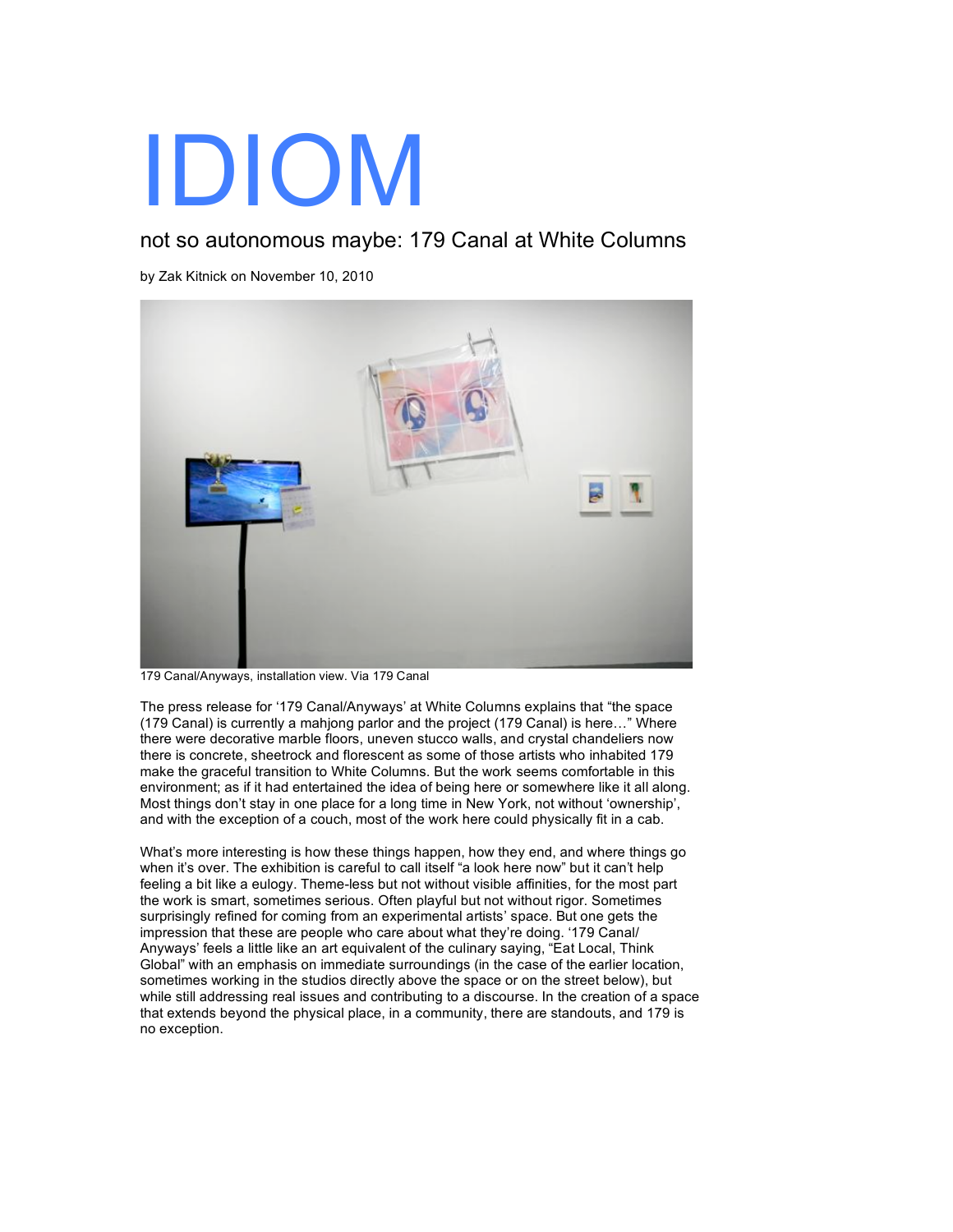

179 Canal/Anyways, installation view. Via 179 Canal

Andrei Koschmieder's Bait N Gate, a long white zipper hung vertically on the wall was purchased at the zipper store around the corner on Canal and Allan. Hanging above a small, swirling pool of partially transparent, partially opaque white resin with four YKK sliders, the work opens and closes multiple times. The front of the zipper faces the wall, so, by this logic, we are inside. Andrei writes, in an email, "Michael Sanchez mentioned Lynda Benglis when he came over once and saw the puddles… the black ones. The zipper and puddle (white) are more dependent on the surrounding space and walls now…not so autonomous maybe." The white puddle seems like it has more to do with sex than say, a black puddle would. Blending into the thin strip of wall it occupies, Koschmieder's work is nonetheless disquieting in its ambivalence. I had heard about works made directly in the gutter of Canal Street that incorporated garbage and other detritus but this one was virgin white.

Another successful play with materials is Stewart Uoo's Girl Through Window. Composed of a disassembled chrome bathroom rack, a tiled inkjet print of the Manga character Sailor Moon, neodymium magnets and vinyl, the work feels thoughtful. The bathroom rack and vinyl curtain lend Window an anonymous domesticity. Did we catch Sailor Moon in a state of transformation, in the shower? Hung high on the wall, Uoo says, "There are many levels of surface tension that alter and suspend the image of the Sailor moon eyes. Emily Sundblad really liked the piece because she could also relate to the sailor moon image. I consider the show something of having a way at attempting to fetishize and promote a feminist position. I consider this important in my work since I'm a wannabe feminist, a Poser." Designer magnets– one here, four there, two here— dot the image like beauty marks, simultaneously structural and decorative.

Finally Jared Madere's Coconut Tapestry a floor-to-ceiling work made by repeating an Adobe Illustrator pattern on sheets of milky inkjet printable transparencies which are then splattered with smashed whole coconuts is trunk, tree, and fruit in one. It's very digital and very analog. It's not overly precious. "I like to think that the tapestries are like flowers in a home in this sense, that just like a cut flower arrangement on a dining room table would have to be swapped out every couple of days for fresh ones, the tapestries can be switched out if the coconut debris gets too funky, the dog chews on the corner or your pet parrot pisses on it, or if you just wanna to move it to a room with a different ceiling height."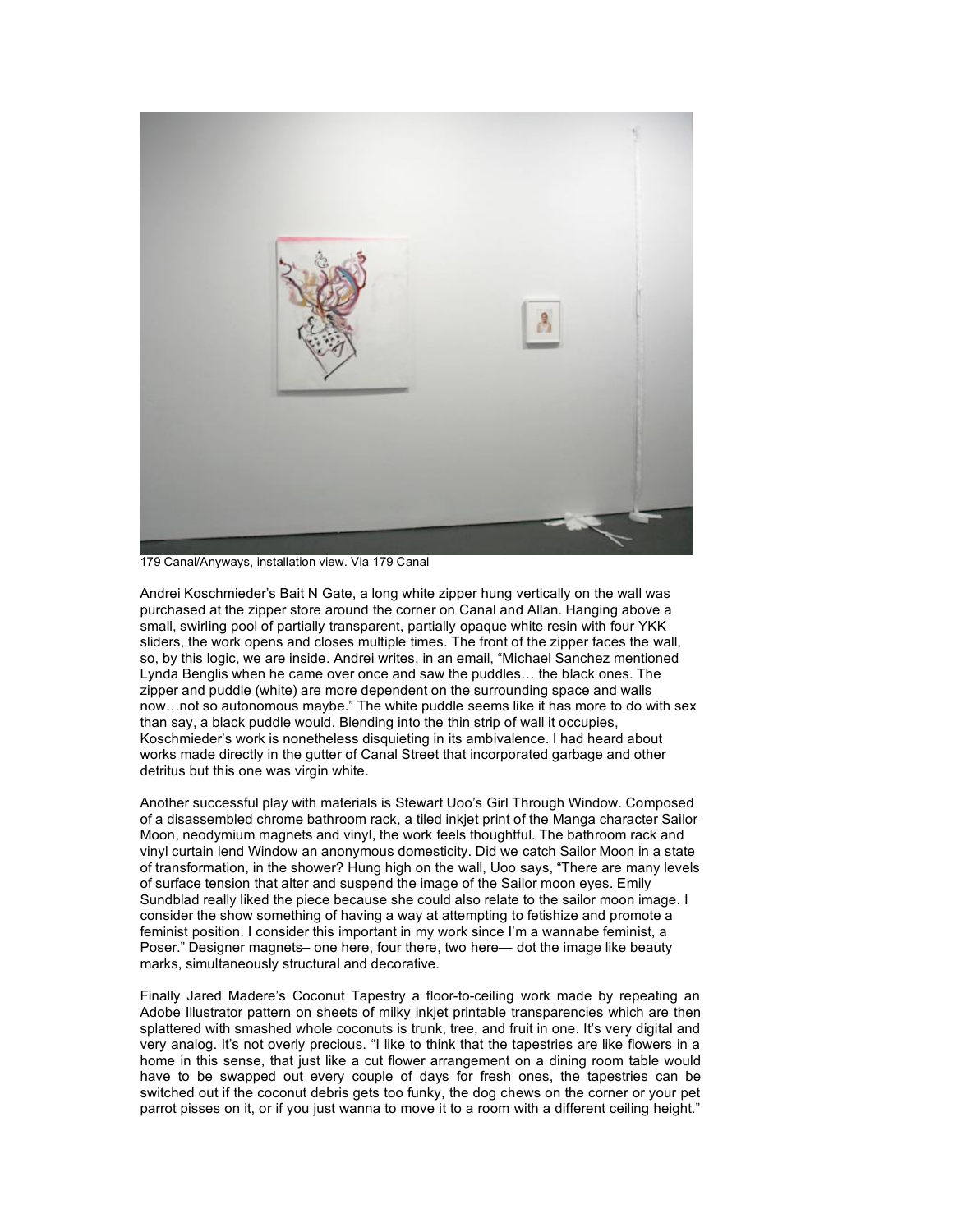There's an openness in all three of these works they can be repositioned or remade out of readily available things. There are instructions with links to chrome bathroom racks, materials checklists, and PDF's that outline the smashing and taping of coconut shards.

For the most part, artists represented by only one work prove to be the most interesting here. Perhaps the pressure to make one's position known in one work rather than several was a challenge that distilled or excised less concise and communicative works. This was also true of paintings by Gregory Edwards and Trevor Shimizu. Edwards' Stranded in the Jungle with superimposed cheetah and polka dot print felt like a marriage of urban and jungle fashion; shallow, but with an effective depth, somehow. Shimizu's brushy Girlfriend Wants a Baby was good before I saw the title and really good after. Portraying a baby as something like a genie and sex as something like the act of rubbing a lamp; there was an absolute, almost allegorical humor. Josh Kline's plastic-infused water in boiled Poland Spring bottles represented the opposite end of the humor spectrum.



179 Canal/Anyways, installation view. Via 179 Canal

## In April I had seen the work of Anicka Yi on

Canal Street, an intense combination of inflatables, Glade plug-ins, hair gel, rice flour and other ingredients that felt not only raw but alive. At White Columns, canvas textured soap cast around stretcher bars felt like nothing more than an unnecessary and played out commentary on painting. They were soap infused with something but looked simply like resin; it felt like different work by a different artist with a totally different set of concerns.



179 Canal/Anyways, installation view. Via 179 Canal

It was also strange to be greeted by a large Plexi-mounted diagram of Terence Koh's social network, a work by Michael Caputo, and then be told in the press release that what we were looking at was a "group of artists who were tired of art about art." The release elaborates that this group is also tired of "business as usual, and the heavy history of a past that wasn't necessarily ours to reference."

The danger here is in how quickly we historicize the recent past or label something as a movement. To say this is what we've done, this is our story, to make an official story. Inevitably we misrepresent ourselves. On one hand, what better form of history-writing than the autobiography; on the other, what more flawed form? But with a great deal of awareness and a pervasive sense of gratitude, '179 Canal/

Anyways' manages to escape what seems like trap. Instead it more or less does what it claims to do, present a

"loose but tight community," a group show with an above average amount of overlaps in affinity and not in form.